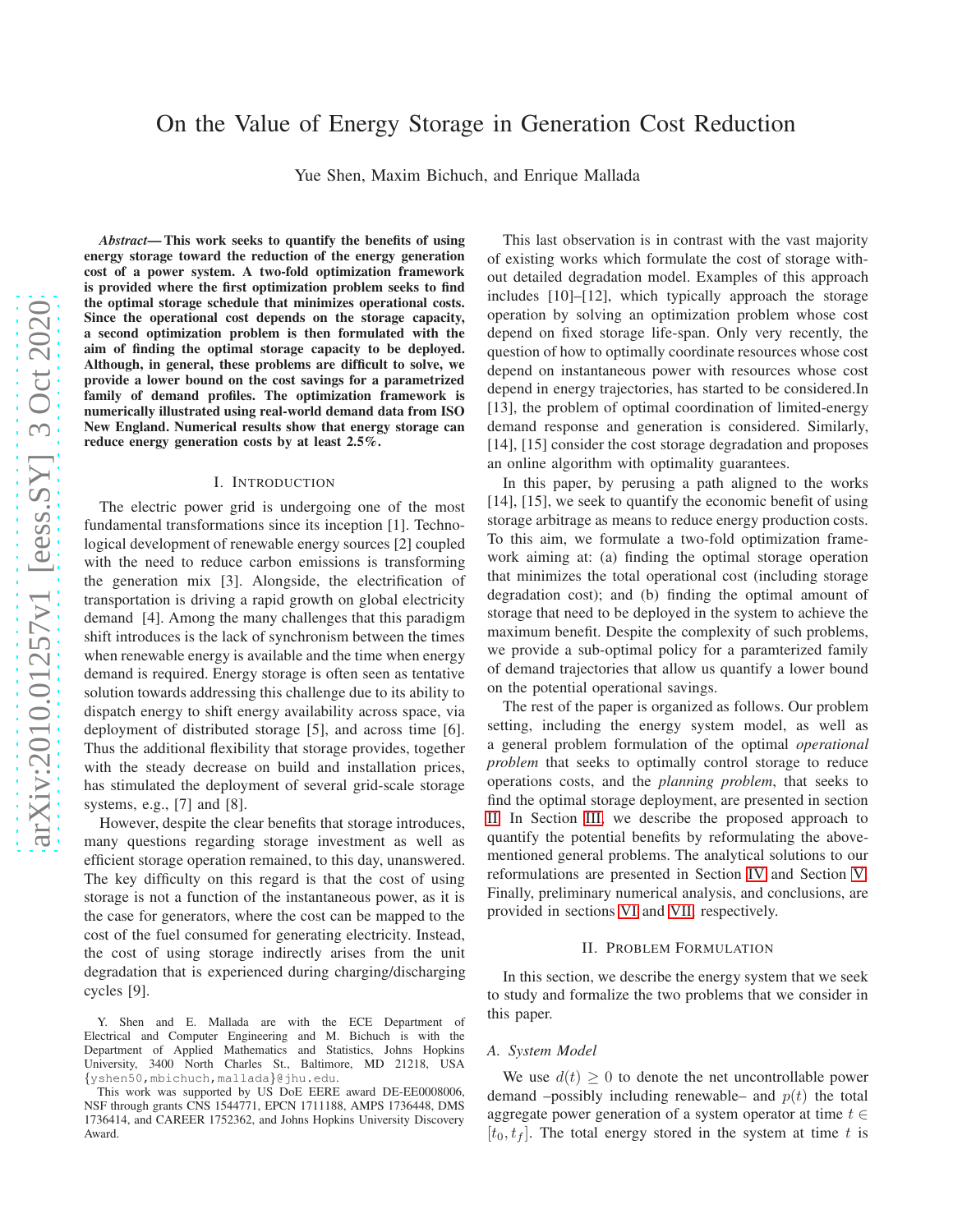denoted by  $e(t)$ . The energy  $e(t)$  evolves according to

<span id="page-1-3"></span>
$$
\dot{e}(t) = u(t),\tag{1}
$$

where  $u$  is the rate of change of stored energy. We adopt the convention that  $u(t) > 0$  implies charging, whereas  $u(t) < 0$ means discharging. The total storage capacity is denoted by  $C$  and the maximum charging/discharging rate by  $r$ , i.e.,

$$
-r \le u(t) \le r = \frac{C}{\epsilon}, \quad \text{and} \quad 0 \le e(t) \le C. \quad (2)
$$

The ratio  $\epsilon = \frac{C}{r}$  referred as technology parameter and it is aimed at representing different technological features of the storage. We further let  $T_{ls}$  denote the total lifespan of the energy system.

Finally, the net load of the energy system  $d(t) + u(t)$  is supplied by external power supply  $p(t)$ , i.e.,

<span id="page-1-5"></span>
$$
p(t) = d(t) + u(t).
$$
\n(3)

For simplicity, we assume in this paper that the charging/discharging process is lossless. A more realistic model that relaxes this assumption is subject of current research.

## *B. Cost Model*

We are interested in quantifying the benefits of using energy storage as a way to reduce the overall cost that the system incurs in meeting the demand  $d(t)$ .

*1) Generation Cost:* We model the aggregate generation cost using quadratic cost function  $L_q : \mathbb{R} \to \mathbb{R}$  for power supply, i.e.,

$$
L_g(p) = \frac{a}{2}p^2 + bp,
$$
\n<sup>(4)</sup>

where  $\alpha$  and  $\dot{b}$  are positive cost coefficients. Equation [\(4\)](#page-1-0) represents either the generation cost derived from fuel consumption (see, e.g., [16]) or the integral of the inverse aggregate supply function derived empirically from the ISO (see, e.g., [17], [18]).

*2) Storage Cost:* Unlike generation cost that originates from cost of producing energy, storage cost is a result of battery degradation that occurs with each discharge cycle. To compute this cost we first let functional  $\mathcal{D}_i$  :  $C^{\infty}_{[t_0,t_f]}$   $\rightarrow$  $\mathbb{R}_{\geq 0}$  denote the *i*th Depth of Discharge (DoD),  $i \in \mathbb{N}^+$ , of the stored energy trajectory  $e \in C^{\infty}_{[t_0,t_f]}$ . The DoD is the capacity that has been discharged from the fully charged battery. And it is often normalized as a fraction of the total capacity. Given the normalized DoD  $y \in (0, 1]$ , the storage degradation is given by the cycle depth stress function  $\Phi(y)$ , with  $\Phi : \mathbb{R}_{\geq 0} \to \mathbb{R}_{\geq 0}$ . This function quantifies the battery loss of life due to a cycle of depth  $y = \frac{D}{C}$  for a DoD D and capacity C.

Thus the total storage cost due to the energy trajectory  $e$ is represented by the cost functional  $\mathcal{L}_s : C^{\infty}_{[t_0,t_f]} \to \mathbb{R}_{\geq 0}$ given by

$$
\mathcal{L}_s(e) = \sum_{i=1}^{\infty} \Phi\left(\frac{\mathcal{D}_i(e)}{C}\right) C \rho, \tag{5}
$$

where  $\rho$  represents the one-time unit building cost.

# *C. The Value of Storage*

As mentioned before, we seek to quantify the benefit that storage brings to an ISO. We will investigate this benefit in two settings. We first consider the *operational problem* of how to optimally operate the available storage to minimize the system cost. Because such problem implicitly depends on the amount of storage available, we then move towards the *planning problem* of finding the optimal amount of storage that one needs to deploy.

<span id="page-1-4"></span>*1) Operational Problem:* The first difficulty on seeking to optimally use storage arises from the difference in the argument between [\(4\)](#page-1-0) and [\(5\)](#page-1-1). While [\(4\)](#page-1-0) is a function of the instantaneous power being generated, [\(5\)](#page-1-1) depends on the entire energy trajectory, which implicitly depends on  $u(t)$ . We overcome this issue by expressing [\(4\)](#page-1-0) in terms of the total energy production cost over the interval  $[t_0, t_f]$ . This is given by the generation cost functional  $\mathcal{L}_g : C^{\infty}_{[t_0,t_f]} \to \mathbb{R}_{\geq 0}$ , i.e.,

$$
\mathcal{L}_g(p, t_0, t_f) = \int_{t_0}^{t_f} L_g(p(t))dt = \int_{t_0}^{t_f} \frac{a}{2} p(t)^2 + bp(t)dt.
$$
 (6)

Using [\(6\)](#page-1-2) and [\(5\)](#page-1-1) one can formally define the optimal storage control problem as

$$
J(C, [t_0, t_f]) = \min_u \quad \mathcal{L}_g(p, t_0, t_f) + \mathcal{L}_s(e, t_0, t_f), \quad (7a)
$$

<span id="page-1-6"></span><span id="page-1-2"></span>
$$
s.t. \t(1), (2), (3). \t(7b)
$$

<span id="page-1-0"></span>The optimal control problem [\(7\)](#page-1-6) has the advantage of combining both, the cost of using the energy storage, together with the cost generation power in a common setting.

However, there are two main difficulties in using [\(7\)](#page-1-6) towards quantifying the benefits of storage. Firstly, the solution will depend on the boundary conditions at  $t_0$  and  $t_f$ , which can make the interpretation of the benefits hard to asses. Secondly, the cost functional [\(5\)](#page-1-1) is hard to evaluate and highly dependent on the demand d.

We overcome the dependence on the boundary conditions by consider the following average operational cost problem. The latter issue will be addressed in the next section.

<span id="page-1-7"></span>Problem 1. *(Average Operational Problem)*

$$
J(C) = \lim_{\substack{t_0 \to -\infty \\ t_f \to \infty}} \frac{1}{t_f - t_0} J(C, [t_0, t_f])
$$
(8)

Given the tuple  $(C)$ , Problem [1](#page-1-7) quantifies the average operational cost  $J(C)$ . This value can be used to measure the benefits of including storage by looking at difference in cost between  $J(0)$  and  $J(C)$ , i.e.,

$$
B_f(C) = J(0) - J(C).
$$

<span id="page-1-1"></span>*2) Planning Problem:* We now turn to the formulation of the planning problem. More precisely, we seek to capture the effect of  $C$  on the operational cost and find the optimal storage capacity. However, because certain values of C may not be feasible, we will implicitly constraint them including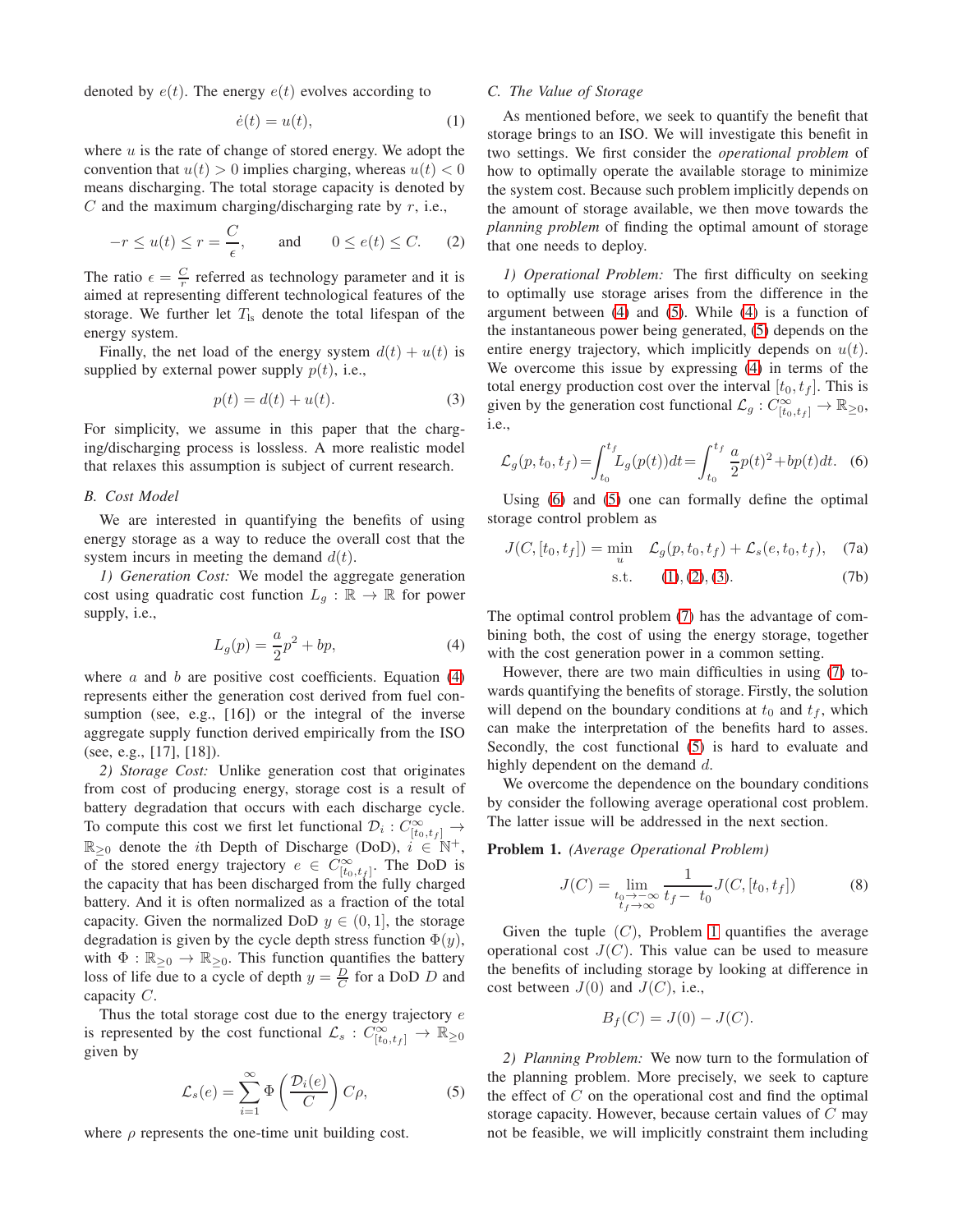a bound on the life-span  $T_{ls} \leq T_{ls, \text{max}}$ . This leads to the following optimization problem.

## <span id="page-2-2"></span>Problem 2. *(Planning Problem)*

<span id="page-2-1"></span>
$$
\min_{C} J(C),\tag{9a}
$$

$$
s.t. \quad T_{ls}^{u^*}(C) \le T_{ls, \max}.\tag{9b}
$$

where  $T_{ls}^{u}(C)$  *is the life span of a storage of capacity*  $C$ *under the control* u*, and* u ∗ *is the optimal policy derived in Problem [1.](#page-1-7)*

We finalize by noting that the relationship between  $T_{ls}$  and  $(C)$  is not straightforward, and only appears in cases were the optimal capacity in [\(9\)](#page-2-1) leads to an optimal policy with very low storage degradation per unit of time that requires unrealistic life-spans.

#### III. SOLUTION APPROACH

<span id="page-2-0"></span>As mentioned before, problems [1](#page-1-7) and [2](#page-2-2) are either intractable due to the complexity of evaluating  $\mathcal{L}_s$  or uninformative of the overall benefits of using storage due to the dependence of [\(7\)](#page-1-6) on boundary conditions. In order to overcome this limitation, we relax some of the constraints and seek to find an upper bound on a family of instances of such problems. This allows us to characterize the dependence of  $J(C)$  on the frequency and amplitude of intra-day demand cycles and, in this way, get an upper bound on the benefits that storage can introduce.

We focus on demand functions that capture the fluctuating demand behavior. We start by assuming a realistic case where power demand  $d$  is perturbed around certain baselines  $d_0 \geq 0$ . We further assume the perturbations around  $d_0$  is a periodic sinusoidal deviation with amplitude  $d_1 \leq d_0$ , i.e.

$$
d(t) = d_0 + d_1 \sin(\omega_0 t). \tag{10}
$$

### *A. Operational Problem Reformulation*

As mentioned above, instead of considering explicitly the storage functional  $\mathcal{L}_s$  in [\(5\)](#page-1-1) that depends on the whole stored energy trajectory, we use quadratic storage cost functional  $\mathcal{L}_q(\cdot; \gamma) : C^{\infty}_{[t_0, t_f]} \to \mathbb{R}_{\geq 0}$ 

$$
\mathcal{L}_q(e, t_0, t_f; \gamma) = \int_{t_0}^{t_f} \frac{\gamma}{2} (e(t) - e_0)^2 dt \tag{11}
$$

that penalizes the instantaneous stored energy deviation from a reference energy  $e_0$ . The penalty parameter  $\gamma > 0$  not only limits the amount of energy being used, thus limiting degradation, but it also implicitly constraints the control effort  $u$ . Thus we remove constraints  $(2)$  and solve instead the following auxiliary optimal control problem,

$$
\tilde{J}(\gamma, [t_0, t_f]) = \min_u \mathcal{L}_g(p, t_0, t_f) + \mathcal{L}_q(e, t_0, t_f; \gamma), \quad (12a)
$$

$$
s.t. p = d + u,
$$
\n<sup>(12b)</sup>

$$
\dot{e} = u,\tag{12c}
$$

which after taking  $t_0 \rightarrow -\infty$  and  $t_f \rightarrow \infty$  leads to the following auxiliary operational problem.

<span id="page-2-4"></span>Problem 3. *(Auxiliary Average Operational Problem).*

<span id="page-2-9"></span>
$$
\hat{J}(\gamma) = \lim_{\substack{t_0 \to -\infty \\ t_f \to \infty}} \frac{1}{t_f - t_0} \hat{J}(\gamma, [t_0, t_f]).
$$
 (13)

*where* d *is defined by* [\(10\)](#page-2-3)*.*

Remark 1. *For problem [3,](#page-2-4) our approach is to firstly solve the finite time case and then extend it to infinite time horizon by taking limit of the starting and final time. By doing this, even though the solution to* [\(12\)](#page-2-5) *is optimal for any finite time interval, it raises questions about the sufficiency and uniqueness in infinite horizon setting. We will show that our constructive solution is optimal over the set of all bounded solutions, which is the set of solution elevates practical interest. We remark, however, that the optimal solution is no longer unique.*

<span id="page-2-6"></span>Although the value  $\hat{J}(\gamma)$  does not have a specific economic meaning, we will show that the optimal solution of *Problem 3* is pure sinusoidal around certain baselines with frequency  $ω_0$ . The amplitudes of  $u(t)$  and  $e(t)$  are functions of  $γ$ , i.e.,

$$
u(t,\gamma) = -u_1(\gamma)\sin(\omega_0 t),\tag{14a}
$$

$$
e(t, \gamma) = e_0 + e_1(\gamma) \cos(\omega_0 t). \tag{14b}
$$

Note that for control and storage trajectories [\(14\)](#page-2-6), every cycle is identical. Thus, for this particular choice of demand and class of problems it is possible to express the DoD for every cycle as:

<span id="page-2-14"></span><span id="page-2-13"></span><span id="page-2-7"></span>
$$
D(\gamma) = 2e_1(\gamma). \tag{15}
$$

<span id="page-2-3"></span>as well as compute explicitly, the average generation cost

$$
J_g(\gamma) = \frac{a}{4}(d_1 - u_1(\gamma))^2 + \frac{a}{2}d_0^2 + bd_0,
$$
 (16)

the average storage cost of the original storage model  $\mathcal{L}_s(e)$ 

$$
J_s(\gamma, C) = \Phi(2e_1(\gamma)/C)C\rho \frac{\omega_0}{2\pi},\qquad (17)
$$

and the total operational cost of the control policy [\(14\)](#page-2-6):

<span id="page-2-8"></span>
$$
J(\gamma, C) = J_g(\gamma) + J_s(\gamma, C). \tag{18}
$$

As a result, since [\(14\)](#page-2-6) is a feasible solution to Problem [1,](#page-1-7) it is an upper bound on the total operational cost.

#### *B. Planning Problem Reformulation*

<span id="page-2-12"></span><span id="page-2-11"></span><span id="page-2-10"></span><span id="page-2-5"></span>Once we have explicit expressions for the long term average generation and storage cost as functions of  $\gamma$  and C, we can further reformulate the planning problem in the following form. Note that we will optimize it with respect to  $\gamma$  and C and the solution of this reformulated planning problem gives optimal storage capacity and penalty parameter that achieves an upper bound on the optimal planning problem Problem [2.](#page-2-2)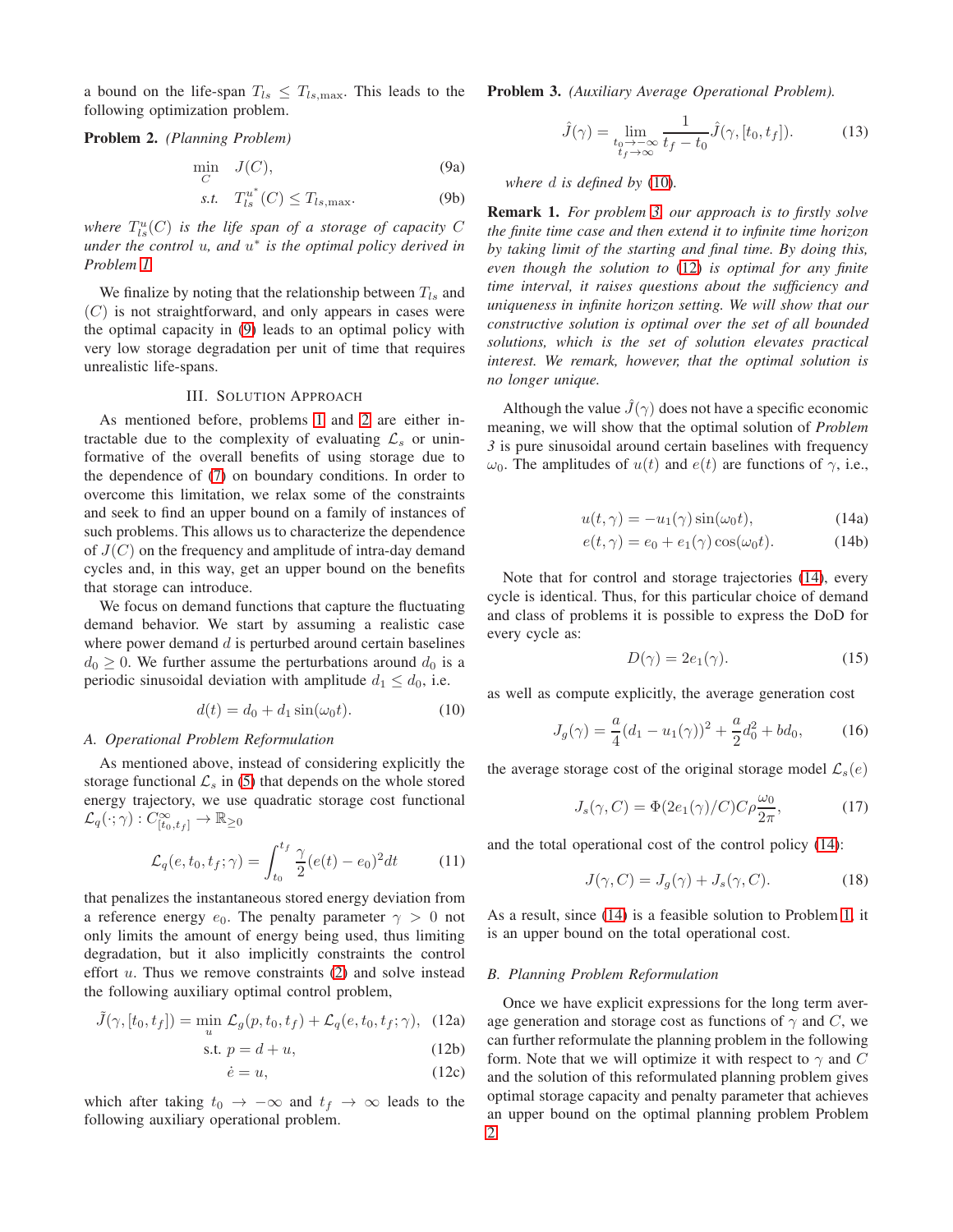Problem 4. *(Reformulated Planning Problem)*

$$
\min_{\gamma, C} \quad J(\gamma, C), \tag{19a}
$$

$$
s.t. \quad D(\gamma) \le C,\tag{19b}
$$

$$
u_1(\gamma) \le r = \frac{C}{\epsilon},\tag{19c}
$$

$$
T_{ls}^{u(t,\gamma)}(C) \le T_{ls,\text{max}}.\tag{19d}
$$

<span id="page-3-0"></span>*where*  $D(\gamma)$ *,*  $J(\gamma, C)$ *, and*  $(u(t, \gamma), u_1(\gamma))$  *are defined in* [\(15\)](#page-2-7)*,* [\(18\)](#page-2-8)*, and* [\(14\)](#page-2-6)*, respectively.*

## IV. OPERATIONAL PROBLEM

In this section we provide an analytical solution to the auxiliary problem as well as *Theorem 1* unveils the analytically optimal solution of the auxiliary average operational problem.

<span id="page-3-11"></span>Theorem 1. *Given the operational problem* [\(13\)](#page-2-9)*, a optimal storage control over all bounded* e(t) *in an infinite time horizon follows equation* [\(14\)](#page-2-6) *with*

$$
u_1(\gamma) = d_1 \frac{\omega_0^2}{\theta^2 + \omega_0^2},\tag{20a}
$$

$$
e_1(\gamma) = d_1 \frac{\omega_0}{\theta^2 + \omega_0^2},\tag{20b}
$$

*where*  $\theta = \sqrt{\frac{\gamma}{a}}$ *.* 

*Proof.* By substituting [\(10\)](#page-2-3) and [\(12b\)](#page-2-10) into [\(12a\)](#page-2-11) and defining  $d_s(t) := d_1 \sin(\omega_0 t)$  as the sinusoidal part of demand [\(10\)](#page-2-3), we can explicitly express the operational cost as

$$
\mathcal{L}(p, e, t_0, t_f; \gamma) = \mathcal{L}_g(p, t_0, t_f) + \mathcal{L}_q(e, t_0, t_f; \gamma),
$$
  
= 
$$
\int_{t_0}^{t_f} \left( \frac{a}{2} d_0^2 + ad_0(d_s(t) + u(t)) + \frac{a}{2} (d_s(t) + u(t))^2 + bd_0 + b(d_s(t) + u(t)) + \frac{\gamma}{2} (e(t) - e_0)^2 \right) dt.
$$
 (21)

Since the optimal control does not depend on the constant terms, we can drop the terms  $bd_0$  and  $\frac{a}{2}d_0^2$ , and further let  $p_s(t) := d_s(t) + u(t)$  and  $e_s(t) := e(t) - e_0$  to get

$$
\mathcal{L}(p, e, t_0, t_f; \gamma) = \int_{t_0}^{t_f} \frac{a}{2} p_s(t)^2 + \beta p_s(t) + \frac{\gamma}{2} e_s(t)^2 dt, \quad (22)
$$

where  $\beta := ad_0 + b$ .

By introducing a Lagrange multiplier  $\lambda$  for the storage dynamics [\(12c\)](#page-2-12), the Euler-Lagrange equation demonstrates the optimal conditions for this problem:

$$
a\left(d_s\left(t\right) + u\left(t\right)\right) + \beta + \lambda(t) = 0,\tag{23a}
$$

$$
\dot{\lambda}(t) = -\gamma e_s(t). \qquad (23b)
$$

Combining [\(23a\)](#page-3-1) and [\(23b\)](#page-3-2) eliminates  $\lambda$  and yields a second-order differential equation for which the optimal storage control needs to satisfy:

$$
a\left(\dot{d}_s\left(t\right) + \dot{u}\left(t\right)\right) = \gamma e_s(t). \tag{24}
$$

<span id="page-3-12"></span><span id="page-3-9"></span>At the starting time  $t_0$ , let  $d_{t_0}^s := d_s(t_0)$ ,  $e_{t_0}^s := e_s(t_0)$ and  $\dot{e}_{t_0}^s := \dot{e}_s(t_0)$ . Then the closed-form solution to [\(24\)](#page-3-3) is

<span id="page-3-15"></span><span id="page-3-13"></span>
$$
e_s(t) = \left( d_1 \frac{\theta}{\theta^2 + \omega_0^2} \sin(\omega_0 t_0) + \frac{1}{\theta} \left( \dot{e}_{t_0}^s + d_{t_0}^s \right) \sinh(\theta (t - t_0)) + \left( -d_1 \frac{\omega_0}{\theta^2 + \omega_0^2} \cos(\omega_0 t_0) + e_{t_0}^s \right) \cosh(\theta (t - t_0)) + d_1 \frac{\omega_0}{\theta^2 + \omega_0^2} \cos(\omega_0 t),
$$
\n(25a)

<span id="page-3-14"></span>
$$
u(t) = \left( d_1 \frac{\theta^2}{\theta^2 + \omega_0^2} \sin(\omega_0 t_0) + (\dot{e}_{t_0}^s + d_{t_0}^s) \right) \cosh(\theta (t - t_0))
$$

$$
+ \theta \left( -d_1 \frac{\omega_0}{\theta^2 + \omega_0^2} \cos(\omega_0 t_0) + e_{t_0}^s \right) \sinh(\theta (t - t_0))
$$

$$
- d_1 \frac{\omega_0^2}{\theta^2 + \omega_0^2} \sin(\omega_0 t), \tag{25b}
$$

where  $\theta = \sqrt{\frac{\gamma}{a}}, \dot{e}_{t_0}^s$  and  $e_{t_0}^s$  are unknowns.

We further check the sufficient condition for optimally by solving the Jacobi Accessory Equation [\(26b\)](#page-3-4) to [\(26d\)](#page-3-5) with conditions in [\(26e\)](#page-3-6) [19, p. 52]

<span id="page-3-8"></span>
$$
L(u, e_s) = \frac{a}{2}(d_s + u)^2 + \beta(d_s + u) + \frac{\gamma}{2}(e_s)^2; \quad (26a)
$$

<span id="page-3-16"></span><span id="page-3-4"></span>
$$
R = \frac{1}{2} \left( \frac{\partial L}{\partial^2 u}(u, e_s) \right) \bigg|_{\substack{d_s = d_s(t) \\ e_s = e_s(t) \\ u = u(t)}} = \frac{1}{2} a; \tag{26b}
$$

$$
Q = \frac{1}{2} \left( \frac{\partial L}{\partial^2 e_s} (u, e_s) - \frac{d}{dt} \frac{\partial L}{\partial u \partial e_s} (u, e_s) \right) \Bigg|_{\substack{d_s = d_s(t) \\ e_s = e_s(t) \\ u = u(t)}} \Bigg|
$$

$$
=\frac{1}{2}\gamma;\tag{26c}
$$

$$
Qv(t) = \frac{d}{dt}(R\dot{v}(t));
$$
\n(26d)

$$
v(t_0) = 0; \quad v(t) \neq 0. \tag{26e}
$$

The solution is the given by

<span id="page-3-6"></span><span id="page-3-5"></span>
$$
v(t) = c_1 e^{\sqrt{\frac{\gamma}{a}}(t - t_0)} - c_1.
$$
 (27)

for some constant  $c_1$ . Note that the solution  $v(t) \neq 0$  for all  $t > t_0$  leads to non-existence of conjugate points within the time interval  $[t_0, t_f]$ . This, together with the fact that  $R > 0$ , shows that the extremal is a strict minimum.

Now, we are able to derive the closed-form expressions of  $e_s(t)$  and  $u_s(t)$  with two remaining unknowns  $e_{t_0}^s$  and  $\dot{e}_{t_0}^s$ . Since  $e_s(t_0)$  and  $e_s(t_f)$  are constraint-free, by the transversality condition [19, p. 83]  $\lambda(t_0) = \lambda(t_f) = 0$ , it follows from [\(23a\)](#page-3-1) that

<span id="page-3-7"></span>
$$
\dot{e}_{t_0}^s = u(t_0) = -\frac{\beta}{\alpha} - d_{t_0}^s,\tag{28a}
$$

$$
u(t_f) = -\frac{\beta}{\alpha} - d(t_f). \tag{28b}
$$

<span id="page-3-3"></span><span id="page-3-2"></span><span id="page-3-1"></span>Note that [\(28a\)](#page-3-7) immediately gives rise to the  $\dot{e}_{t_0}^s$ . Then evaluating [\(25b\)](#page-3-8) at  $t_f$  and plugging in the expression (30b) yields an algebraic equation in  $e_{t_0}^s$ 

<span id="page-3-10"></span>Substituting both unknowns in [\(25\)](#page-3-9) gives,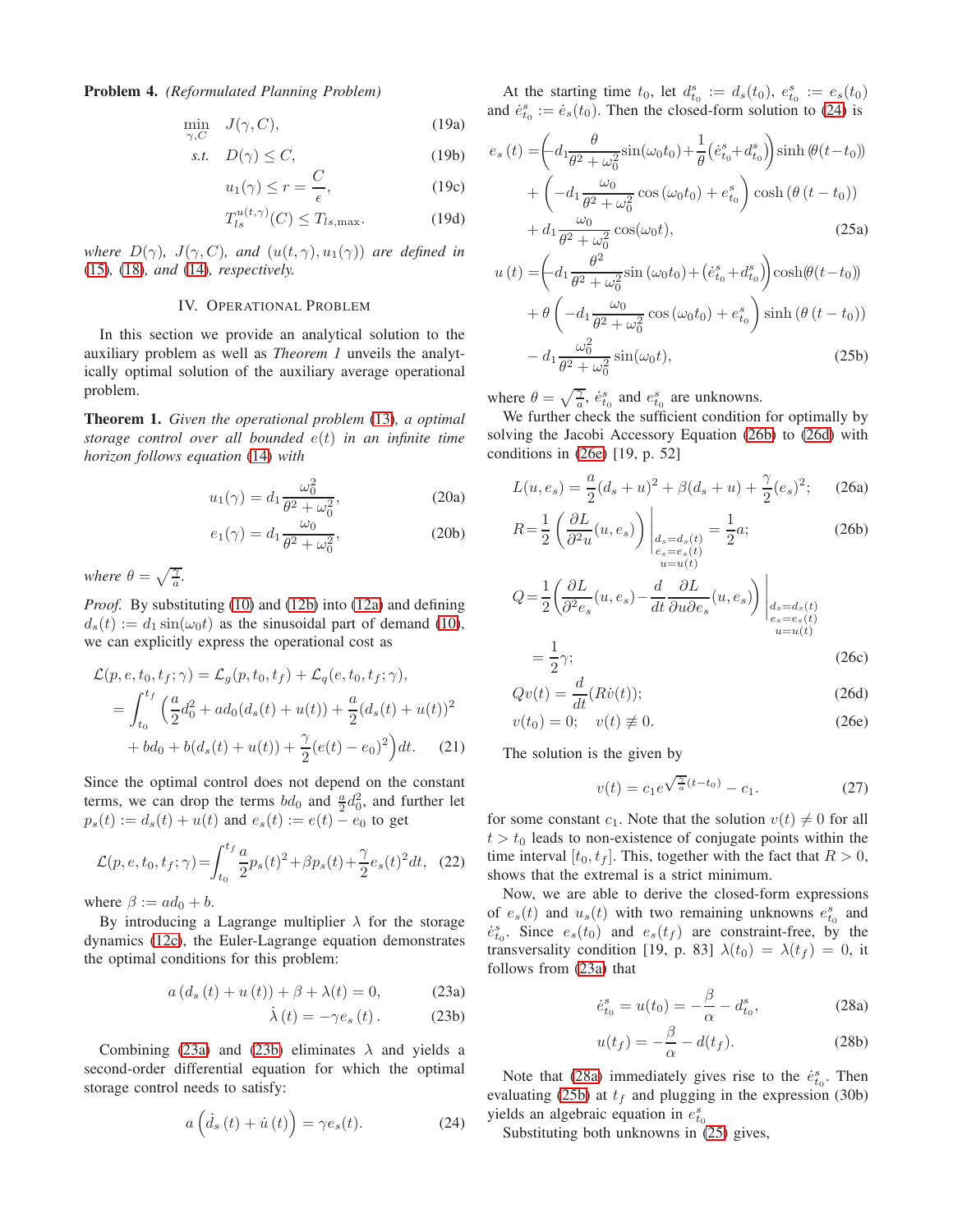$$
e_s(t) = \sinh(\theta(t - t_0)) \left( -d_1 \frac{\theta}{\theta^2 + \omega_0^2} \sin(\omega_0 t_0) - \frac{1\beta}{\theta a} \right)
$$

$$
+ \frac{\cosh(\theta(t - t_0))}{\sinh(\theta T_\Delta)} \left( \frac{1}{\theta} \frac{\beta}{a} (\cosh(\theta T_\Delta) - 1) + d_1 \frac{\theta}{\theta^2 + \omega_0^2} (\sin(\omega_0 t_0) \cosh(\theta T_\Delta) - \sin(\omega_0 t_f)) \right)
$$

$$
+ d_1 \frac{\omega_0}{\theta^2 + \omega_0^2} \cos(\omega_0 t); \tag{29a}
$$

$$
u(t) = \cosh(\theta(t - t_0)) \left( -d_1 \frac{\theta^2}{\theta^2 + \omega_0^2} \sin(\omega_0 t_0) - \frac{\beta}{a} \right)
$$
  
+ 
$$
\frac{\sinh(\theta(t - t_0))}{\sinh(\theta T_\Delta)} \left( \frac{\beta}{a} (\cosh(\theta T_\Delta) - 1) \right)
$$
  
+ 
$$
d_1 \frac{\theta^2}{\theta^2 + \omega_0^2} (\sin(\omega_0 t_0) \cosh(\theta T_\Delta) - \sin(\omega_0 t_f)) \right)
$$
  
- 
$$
d_1 \frac{\omega_0^2}{\theta^2 + \omega_0^2} \sin(\omega_0 t);
$$
 (29b)

where  $T_{\Delta} := t_f - t_0$  is the total operational time.

After taking the limits  $t_f \to \infty$  and  $t_0 \to -\infty$ , the nonperiodical terms in [\(29\)](#page-3-10) that rely on the initial and final conditions vanish. Indeed, we have:

$$
\lim_{\substack{t_0 \to -\infty \\ t_f \to \infty}} e_s(t) = d_1 \frac{\omega_0}{\theta^2 + \omega_0^2} \cos(\omega_0 t);
$$
\n(30a)

$$
\lim_{\substack{t_0 \to -\infty \\ t_f \to \infty}} u(t) = -d_1 \frac{\omega_0^2}{\theta^2 + \omega_0^2} \sin(\omega_0 t); \tag{30b}
$$

$$
\lim_{\substack{t_0 \to -\infty \\ t_f \to \infty}} \lambda(t) = -\alpha d_1 \frac{\theta^2}{\theta^2 + \omega_0^2} \sin(\omega_0 t) - \beta.
$$
 (30c)

Finally, we observe that one can show the expression  $\frac{1}{T_{\Delta}}\lambda(t)(\hat{e}(t) - e_s(t))$  converges to 0 as  $t_0 \rightarrow -\infty$  and  $t_f^- \to \infty$  for all  $\hat{e}(t)$  that have sub-linear growth in  $T_{\Delta}$ .

By [20], it is sufficiently to state the limiting policy [\(30\)](#page-4-1) is an optimal solution of [\(13\)](#page-2-9).  $\Box$ 

Corollary 1. *Given the operational problem* [\(13\)](#page-2-9)*, the optimal average generation cost*  $\mathcal{L}_s(e)$  *and average storage cost*  $\mathcal{L}_s(e)$  are expressed in [\(16\)](#page-2-13) and [\(17\)](#page-2-14), respectively.

*Proof.* We find the average generation cost by substituting [\(29b\)](#page-4-2) into the generation cost model  $\mathcal{L}_q(p)$  defined in [\(6\)](#page-1-2) and then taking the average, i.e.

$$
J_g(\gamma) = \lim_{\substack{t_0 \to -\infty \\ t_f \to \infty}} \frac{1}{t_f - t_0} \mathcal{L}_g(p, t_0, t_f)
$$
  
=  $\frac{a}{4} (d_1 - u_1(\gamma))^2 + \frac{a}{2} d_0 + b d_0.$  (31)

Moreover, since we found the explicit expressions of  $\mathcal{D}(e)$ and  $r(\gamma)$  for every cycle as functions of  $\gamma$ , we can express the long term average storage cost by the original storage model  $\mathcal{L}_s(e)$  that we defined in [\(5\)](#page-1-1), i.e.

$$
J_s(\gamma, C) = \lim_{\substack{t_0 \to -\infty \\ t_f \to \infty}} \frac{1}{t_f - t_0} \sum_{i=1}^{\infty} \Phi(2e_1(\gamma)/C) C\rho
$$
  
= 
$$
\Phi(2e_1(\gamma)/C) C\rho \frac{\omega_0}{2\pi}.
$$
 (32)

Thus, result follows.

We can further use Theorem 1 to explicitly compute the life span of the storage under the control policy of [\(14\)](#page-2-6).

<span id="page-4-3"></span>Corollary 2. *Given the operational problem* [\(13\)](#page-2-9)*, the life span of a storage with capacity* C *under the optimal control*  $u(t, \gamma)$  *in* Theorem 1 *is* 

$$
T_{ls}^{u(t,\gamma)}(C) = \Phi(2e_1(\gamma)/C)^{-1} \frac{2\pi}{\omega_0}.
$$
 (33)

## V. PLANNING PROBLEM

<span id="page-4-2"></span><span id="page-4-0"></span>We now leverage Theorem [1](#page-3-11) and Corollary [2](#page-4-3) to solve our operational problem [\(19\)](#page-3-12). To do this we first require a model on the storage degradation. Thus, we further assume the following storage degradation cost function experimentally derived in [9].

<span id="page-4-4"></span><span id="page-4-1"></span>Assumption 1. *For a battery with monotonically increasing cycle depth stress function*  $\Phi(y)$ *, we assume*  $\Phi(y)y^{-1}$  *is strongly convex, which holds if and only if*

$$
(\Phi(y)y^{-1})'' > 0.
$$
 (34)

<span id="page-4-6"></span>Lemma 1. *Given the planning problem* [\(19a\)](#page-3-13)*-*[\(19d\)](#page-3-14) *with degradation model in* Assumption [1](#page-4-4)*, we can express the optimal cycle depth* y <sup>∗</sup> *and penalty parameter* γ <sup>∗</sup> *as follows*

$$
y^* = [y_s]_{y_{lb}}^{\min(y_{ub}, 1)}
$$
(35a)

 $\gamma^* = \begin{cases} \infty, &\quad \text{if $\gamma_s<0$}, \end{cases}$  $\gamma_s$ , *o.w.*. (35b)

*where*

$$
\gamma_s := 2\omega_0^2 a\rho / \left(d_1 \pi a \Phi(y^*)^{-1} y^* - 2\rho\right)
$$

*and*  $y_s$  *solves*  $(\Phi(y)y^{-1})' = 0$ .  $(\gamma_s, y_s)$  *is the stationary point. And* y ∗ *is the projection of* y<sup>s</sup> *onto the interval of*  $[y_{lb}, \min(y_{ub}, 1)]$ *. In addition,*  $y_{lb} := \Phi^{-1}((T_{ls, \max \frac{\omega_0}{2\pi}})^{-1}) \in$  $(0, 1]$  *and*  $y_{ub} := \frac{2}{\epsilon \omega_0} \ge y_{lb}$  *are lower and upper bounds on* y *introduced by the maximum life span constraint* [\(19d\)](#page-3-14) *and maximum charging/discharging rate constraint* [\(19c\)](#page-3-15)*, respectively.*

*Proof.* Recalling  $y = D/C = 2e_1(\gamma)/C$  is the normalized DoD, we can rewrite [\(17\)](#page-2-14) such that the cost function [\(19a\)](#page-3-13) is

<span id="page-4-5"></span>
$$
\tilde{J}(\gamma, y) = J(\gamma, C) = J_g(\gamma) + 2e_1(\gamma)\Phi(y)y^{-1}\rho\frac{\omega_0}{2\pi}, \quad (36)
$$

with constraints on C (19b) to (19d) and on  $\gamma$  becoming:

$$
\max(0, \Phi^{-1}((T_{ls, \max} \frac{\omega_0}{2\pi})^{-1})] \le y \le \min[1, \frac{2}{\epsilon \omega_0}], \quad (37a)
$$
  
 $\gamma \ge 0.$  (37b)

 $\Box$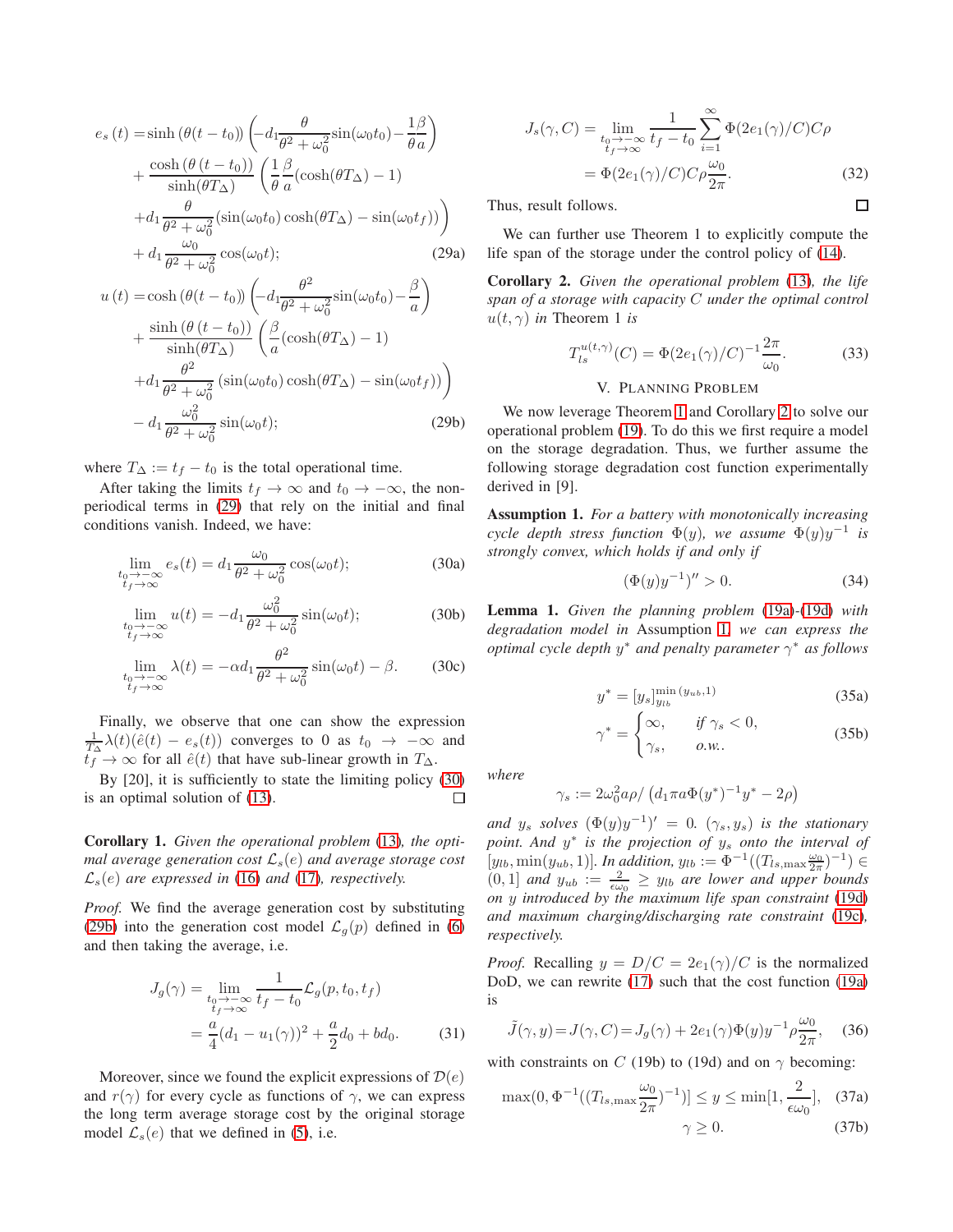Clearly, for a solution to the problem to exist, we require the above equations to have a non-empty intersection, i.e.,

$$
\Phi^{-1}((T_{ls,\max}\frac{\omega_0}{2\pi})^{-1}) \le \frac{2}{\epsilon\omega_0}.
$$
 (38)

Under this assumption, we can solve this optimization problem with respect to y and  $\gamma$ . Solving KKT conditions gives unique KKT point  $(\gamma^*, y^*)$  expressed in Lemma 1. We then claim that  $(\gamma^*, y^*)$  is the optimal cycle depth and penalty parameter for all  $y \in (0, 1]$  and  $\gamma \in [0, \infty)$ . Indeed, we calculate the bordered Hessian:

$$
\tilde{H}^{b} = \begin{bmatrix} 0 & \frac{\partial}{\partial \gamma} \tilde{J} & \frac{\partial}{\partial y} \tilde{J} \\ \frac{\partial}{\partial \gamma} \tilde{J} & \frac{\partial^{2}}{\partial \gamma \partial \gamma} \tilde{J} & \frac{\partial^{2}}{\partial \gamma \partial y} \tilde{J} \\ \frac{\partial}{\partial y} \tilde{J} & \frac{\partial^{2}}{\partial \gamma \partial y} \tilde{J} & \frac{\partial^{2}}{\partial y \partial y} \tilde{J} \end{bmatrix}.
$$
 (39)

Note that both the first order leading principal minor and determinate of  $\tilde{H}^b$  are strictly negative under *Assumption [1](#page-4-4)*, which is sufficient to show  $J(\gamma, y)$  is quasi-convex [21].

When the constraints [\(37\)](#page-4-5) are not binding, i.e.  $(\gamma^*, y^*)$  =  $(\gamma_s, y_s)$ , we have the Hessian of Lagrangian evaluated at  $(\gamma^*, y^*)$  Positive-definite. Thus the  $(\gamma^*, y^*)$  is the strict local minima point.

Also, for the case that the KKT point binding any constraint, we have  $\nabla \tilde{J}(\gamma^*, y^*) \neq 0$  and  $\tilde{J}(\gamma^*, y^*)$  twice differentiable in the neighborhood of  $(\gamma^*, y^*)$ .

In both cases, the unique KKT point globally minimize this quasi-convex objective function [21]. Then *Lemma [1](#page-4-6)* follows.  $\Box$ 

To understand the implications of Lemma [1,](#page-4-6) it is useful to consider the explicit dependence of  $J(\gamma, y)$  with respect to  $u_1 = \omega_0 e_1$  and  $p_1 := d_1 - u_1$  using equations:

$$
\tilde{J}(p_1, u_1) = \tilde{J}_s(u_1) + \tilde{J}_g(p_1); \tag{40a}
$$

$$
\tilde{J}_s(u_1) = u_1 \Phi(y) y^{-1} \rho \frac{1}{\pi};
$$
\n(40b)

$$
\tilde{J}_g(p_1) = \frac{a}{4}p_1^2 + \frac{a}{2}d_0 + bd_0.
$$
 (40c)

By taking the derivative of the storage cost  $\tilde{J}_s(u_1)$  and the generation cost  $\tilde{J}_g(p_1)$ , we can get marginal cost for both cases:

$$
\frac{\partial}{\partial u_1} \tilde{J}_s(u_1) = \Phi(y) y^{-1} \rho \frac{1}{\pi};\tag{41a}
$$

$$
\frac{\partial}{\partial p_1} \tilde{J}_g(p_1) = \frac{\alpha}{2} p_1.
$$
\n(41b)

With these marginal costs, one can observe that it is not optimal to use any storage under the following condition,

$$
\frac{\partial}{\partial u_1}\tilde{J}_s(u_1) > \frac{\partial}{\partial p_1}\tilde{J}_g(p_1), \quad \forall u_1 + p_1 = d_1. \tag{42}
$$

More precisely,  $p_1 = d_1$  and  $u_1 = 0$  solve the following problem when [\(42\)](#page-5-1) holds.

$$
\min_{p_1, u_1} \quad \tilde{J}(p_1, u_1) \tag{43a}
$$

s.t. 
$$
d_1 = p_1 + u_1.
$$
 (43b)

**Remark 2.** When  $\gamma_s < 0$ , Lemma [1](#page-4-6) states that  $\gamma^* = \infty$ , *which implies that the optimal amount of storage is* zero*.*

*This can occur, in particular, when*  $d_1 \pi a \Phi(y^*)^{-1} y^* < 2\rho$ . *Note that this inequality can be written as*

$$
\frac{\partial}{\partial u_1} \tilde{J}_s(u_1) > \frac{\partial}{\partial p_1} \tilde{J}_g(p_1) \Big|_{p_1 = d_1},\tag{44}
$$

<span id="page-5-2"></span>*which implies condition* [\(42\)](#page-5-1)*.*

Theorem 2. *Given the planning problem* [\(19a\)](#page-3-13)*-*[\(19d\)](#page-3-14) *with degradation model in* Assumption [1](#page-4-4)*, the optimal capacity is*

$$
C^* = 2e_1(\gamma^*)/y^*,\tag{45}
$$

where  $(\gamma^*, y^*)$  are defined in Lemma [1](#page-4-6) and  $e_1(\gamma)$  is defined *in* [\(20b\)](#page-3-16)*.*

*Proof.* For optimization problem [\(19a\)](#page-3-13)-[\(19d\)](#page-3-14),  $(\gamma^*, C^*)$  satisfy all the KKT conditions and  $J(\gamma, C)$  is also quasi-convex. Similarly, when the constraints (19b) to (19d) and  $\gamma > 0$  are not binding, we have the Hessian of Lagrangian evaluated at  $(\gamma^*, C^*)$  positive-definite. And for the case that the KKT point binding any constraint, we have  $\nabla J(\gamma^*, C^*) \neq 0$ and  $J(\gamma^*, C^*)$  twice differentiable in the neighborhood of  $(\gamma^*, C^*).$ 

<span id="page-5-0"></span>Therefore, by [21] again,  $(\gamma^*, C^*)$  is the global minima point. □

## VI. NUMERICAL RESULTS

In this section, we use our analysis to shed light on the potential savings that can be achieved, by using realworld demand data from ISO New England [22] on (data: 07/17/2019). Based on the mentioned data, we choose  $d_0$ and  $d_1$  in [\(10\)](#page-2-3) by selecting the DC and first harmonic of a one-day data. Thus,  $d_0 = 18091 \text{ MW}, d_1 = 4671 \text{ MW},$ and  $\omega_0 = 0.26 \, rad/hr$ , which corresponds to one cycle per day. Therefore the demand variation  $d_1 \cos(\omega_0 t)$  in [\(10\)](#page-2-3) represents the demand fluctuations for the main daily cycle.

The storage degradation function in our numerical test is:

$$
\Phi(y) = (k_1(y)^{k_2} + k_3)^{-1},\tag{46}
$$

where  $k_1 = 1.4 \times 10^5$ ,  $k_2 = -0.5$ ,  $k_3 = -1.23 \times 10^5$  and the largest battery life spans  $T_{max} = 76$  years according to the LMO battery degradation test [9]. Note that this function satisfy our general assumptions in Assumption [1.](#page-4-4)

The generation cost coefficients are selected to be  $a =$  $0.02$  and  $b = 16.24$  base on the energy system model [16]. And the capacity-power ratio is set as  $\epsilon = 2$  by [23]. At last, by [9], the one-time unit building cost  $\rho =$ 209000USD/MWh.

<span id="page-5-1"></span>We study the impact of varying the demand frequency  $\omega_0$  on the cost performance by varying  $\omega_0$  from 1 cycle per day ( $\omega_0 = 0.26 \, rad/hr$ ) to 144 cycle per day  $(\omega_0 = 37.66 \, rad/hr)$ . Note that the non-empty intersection assumption [\(38\)](#page-5-2) is satisfied for the given frequency range. The cost composition are plotted in the upper panel of Fig [1](#page-6-1) in where the reference cost is the cost without using any storage. Moreover, we calculate the ratio between saving and investment on storage as returning rate and plot it in the lower panel of Fig [1.](#page-6-1)